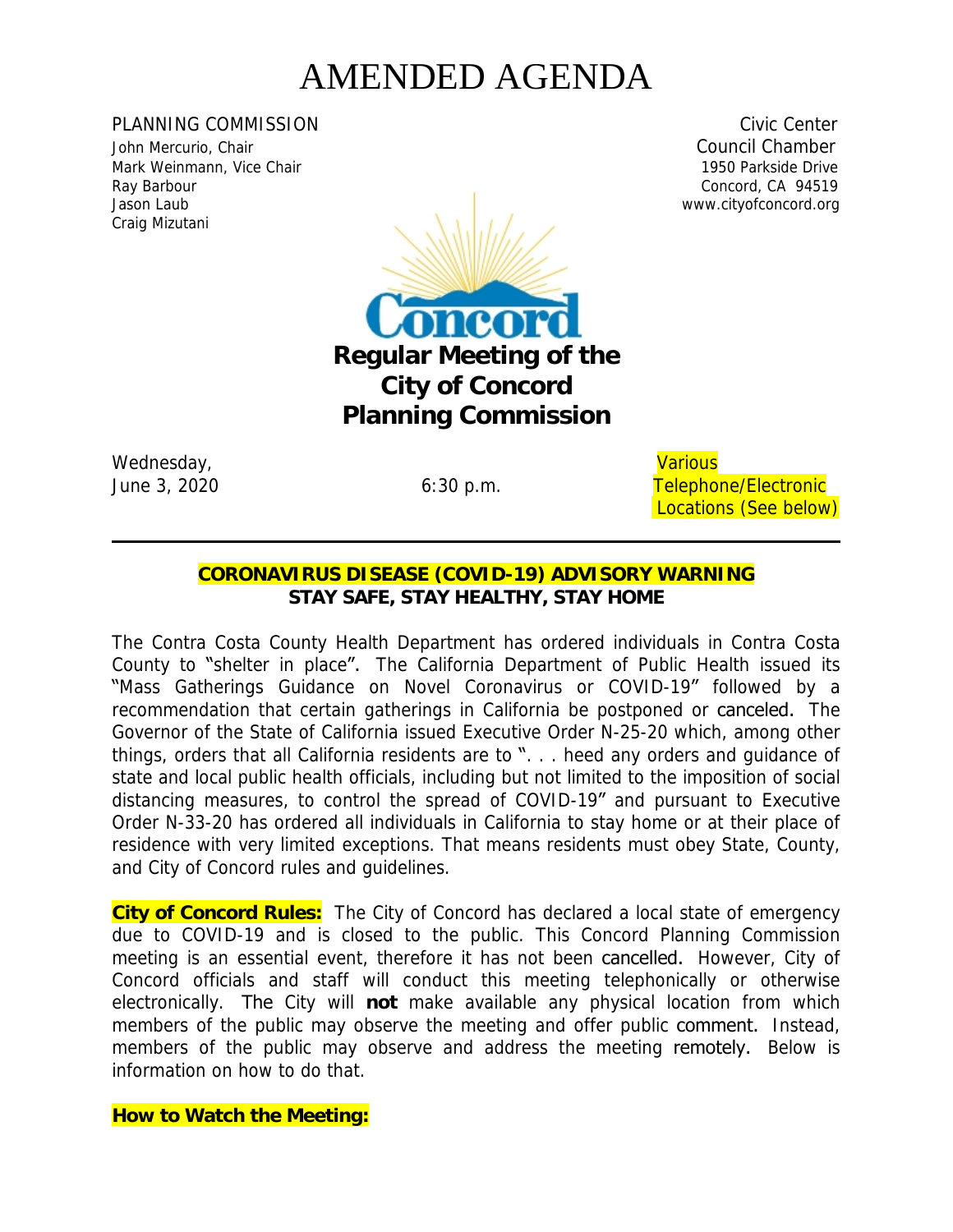# AMENDED AGENDA

- Watch on TV on Comcast Channel 28, Wave Channel 29, and U-verse Channel 99
- Watch the TV broadcast through the City's website by following [THIS LINK](http://204.195.93.6/cablecastapi/live?channel_id=1&use_cdn=true)

## **How to Submit Public Comments:**

Written: All comments received **before 3:00 pm the day of the meeting** will be posted on the City's website as "Correspondence" under the relevant agenda item and provided to the Planning Commissioners at the meeting. Please email your comments to [pcpubliccomments@cityofconcord.org](mailto:pcpubliccomments@cityofconcord.org).

Read Aloud During the Meeting: Email your comments to [pcpubliccomments@cityofconcord.org](mailto:pcpubliccomments@cityofconcord.org) when the Chair opens the public comment period for the relevant agenda item; please indicate the agenda item and title in your email subject line. If you want your comment read aloud, prominently write "Read Aloud at Meeting" at the top of the email and your comments will be read into the record (not to exceed three minutes at staff's cadence).

**AGENDIZED ITEMS –** The public is entitled to address the Planning Commission on items appearing on the agenda before or during the Planning Commission's consideration of that item. Each speaker will be limited to approximately three minutes. Please see "How to Submit Public Comments" above.

- **1. ROLL CALL**
- **2. PUBLIC COMMENT PERIOD** Please see "How to Submit Public Comments" above.
- **3. CONSENT CALENDAR** Please see "How to Submit Public Comments" above.
	- **1. [5/6/20 Meeting Minutes](http://cityofconcord.org/DocumentCenter/View/4651/050620-Draft-Minutes)**

### **[4.](http://cityofconcord.org/DocumentCenter/View/4651/050620-Draft-Minutes) [PUBLIC HEARINGS](http://cityofconcord.org/DocumentCenter/View/4651/050620-Draft-Minutes)** Please see "[How to Submit Public Comments](http://cityofconcord.org/DocumentCenter/View/4651/050620-Draft-Minutes)" above[.](http://cityofconcord.org/DocumentCenter/View/4651/050620-Draft-Minutes)

**[1.](http://cityofconcord.org/DocumentCenter/View/4651/050620-Draft-Minutes) [City of Concord Establishment of a Policy and Significance](http://cityofconcord.org/DocumentCenter/View/4650/LOS-to-VMT-Staff-Report) Thresholds for Vehicle Miles of Travel (Senate Bill 743) –** Consideration of adoption of Resolution 20-01 PC , recommending the City Council adopt a policy establishing Vehicle Miles of Travel (VMT) as the metric to determine significant transportation impacts under California Environmental Quality Act (CEQA) and establish VMT significance thresholds in conformance with SB 743 and CEQA Guidelines Section 15064.3. CEQA: The proposed resolution does not constitute a "project" within the meaning of Public Resources Code Section 21065, and CEQA Guidelines Sections 15060(c)(2), 15061(b)(3) and 15378. **Project Planner: Coleman Frick @ (925) 671-3281 or [coleman.frick@cityofconcord.org](mailto:coleman.frick@cityofconcord.org)**

**[CORRESPONDENCE](https://www.cityofconcord.org/DocumentCenter/View/4664/LOS-to-VMT-Correspondence)**

**[POWERPOINT](http://cityofconcord.org/DocumentCenter/View/4652/LOS-to-VMT-PowerPoint)**